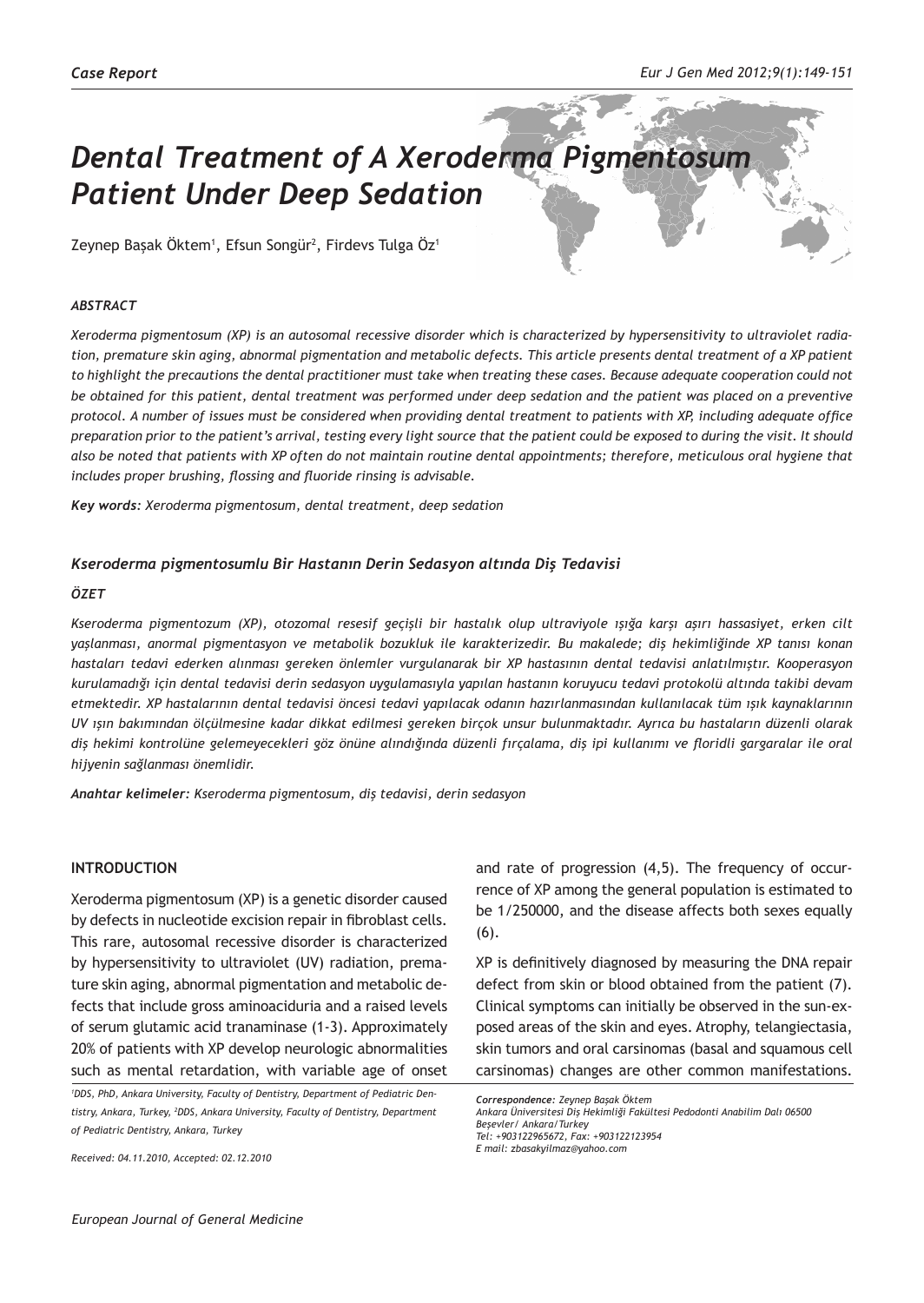The lesions most pertinent to the dental practitioner are those found in the head and neck region. Oral manifestations usually involve the lips and anterior portion of the tongue and include cheilitis, glossal telangiectasia and leukoplakia (8,9).

This article presents a case of XP to highlight the precautions the dental practitioner must take when treating XP patients.

## **CASE**

A 2.5-year-old girl diagnosed with XP was brought to the clinic by her parents with the complaints of dentalgia, feeding difficulties and lip fissures. XP symptoms had first been observed in the patient at the age of 6-months and included an abnormal reaction to sun exposure that manifested as sunburn-like bullae. Diagnosis of the disease occurred over a period of 1.5 years. Since diagnosis of XP, the patient has worn special clothes, sunglasses and gloves to protect her from sunlight. She has also been reported to have mild mental retardation and speech abnormalities related to the syndrome. Extra-oral examination revealed thin and dry lips and facial skin, freckles and cheilitis angularis on both lip commissures. Intra-oral examination showed no carcinomatous changes, keratoses or abnormal pigmentation within the oral cavity; however, deep dentin caries were seen in the maxillary anterior and primary first molar teeth. Radiographic examination was not possible due to limited patient cooperation. Because adequate cooperation could not be obtained, it was suggested that dental treatment be performed under deep sedation. The sedation procedures and planned dental treatment, including possible risks, discomforts and benefits, were fully explained to the patient's parents, and their written informed consent was obtained for both treatment and publication of this case. Although pre-treatment drug prophylaxis was not required for XP patients, certain protective measures were implemented to protect the patient from sunlight. Windows were sealed with a dark coverin, the door to the operating room was kept closed during the procedure, and lightemitting diode curing lights were not used. Furthermore, all precautionary measures were taken to ensure her safety with UVA and UVB light meters (Lutron UV Light meter, Lutron, Taipei, Taiwan). Prior to sedation, the patient fasted for 4 h. At the beginning of the procedure, the patient was sedated with Dormicum (midazolam, 0.1 mg.kg-1) and Propofol (propofol, 1 mg.kg-1) delivered

the child was provided with supplemental oxygen (4 L. min-1) via a nasal cannula and allowed to breathe spontaneously. Pulse oxymetry and ECG monitoring were applied, and the child was administered Fentanyl Citrate (fentanyl, 1 µg.kg-1) intravenously. During the procedure, supplemental propofol (0.5 mg.kg-1) or fentanyl (0.5-1 µg.kg-1) was administered, as required, when signs of insufficient sedation (movement, coughing) were observed. An anesthesiologist was present to monitor the patient throughout the entire procedure. All primary first molars and maxillary anterior teeth were conservatively restored with glass ionomer cement (KetacTM Molar Easymix, 3M ESPE, St.Paul, Germany). Then a fluoride varnish surface coating was applied to all teeth for caries prevention. Sedation was stopped upon completion of treatment, and the patient was allowed to be discharged from the hospital as soon as she was fully awake, able to cough or breathe deeply, move all limbs voluntarily and maintain an oxygen saturation level greater than 93% in air. The patient was given a lubricating ointment (Bepanthen Cream, Bayer, İstanbul, Turkey) to treat her cheilitis and was placed on a preventive protocol that included meticulous oral hygiene, parental education, dietary recommendations and routine recalls.

intravenously by an anesthesiologist. Once unconscious,

## **DISCUSSION**

This article presents a case of XP. Due to the patient's age and early diagnosed, she had no oral manifestations, with the exception of cheilitis angularis. Although there are many reports of XP in the medical literature, the dental literature contains very little information about this rare disease. This is likely due to the infrequency of oral manifestations, which have been observed in only 4 percent of all XP patients (9).

A number of issues must be considered when providing dental treatment to patients with XP, the most important of which involves adequate office preparation prior to the patient's arrival. The dentist must use a UV light meter to test every light source that the patient could be exposed to during the visit, including overhead lights, dental lamps, viewboxes, fiberoptic lights, computer screens and dental curing units. Any reading above 0nm/cm2 for UV light should contraindicate the use of that unit. In the case presented here, the overhead lights and dental lamp were found not to emit any wavelength that might pose a danger to the patient and were therefore deemed safe to